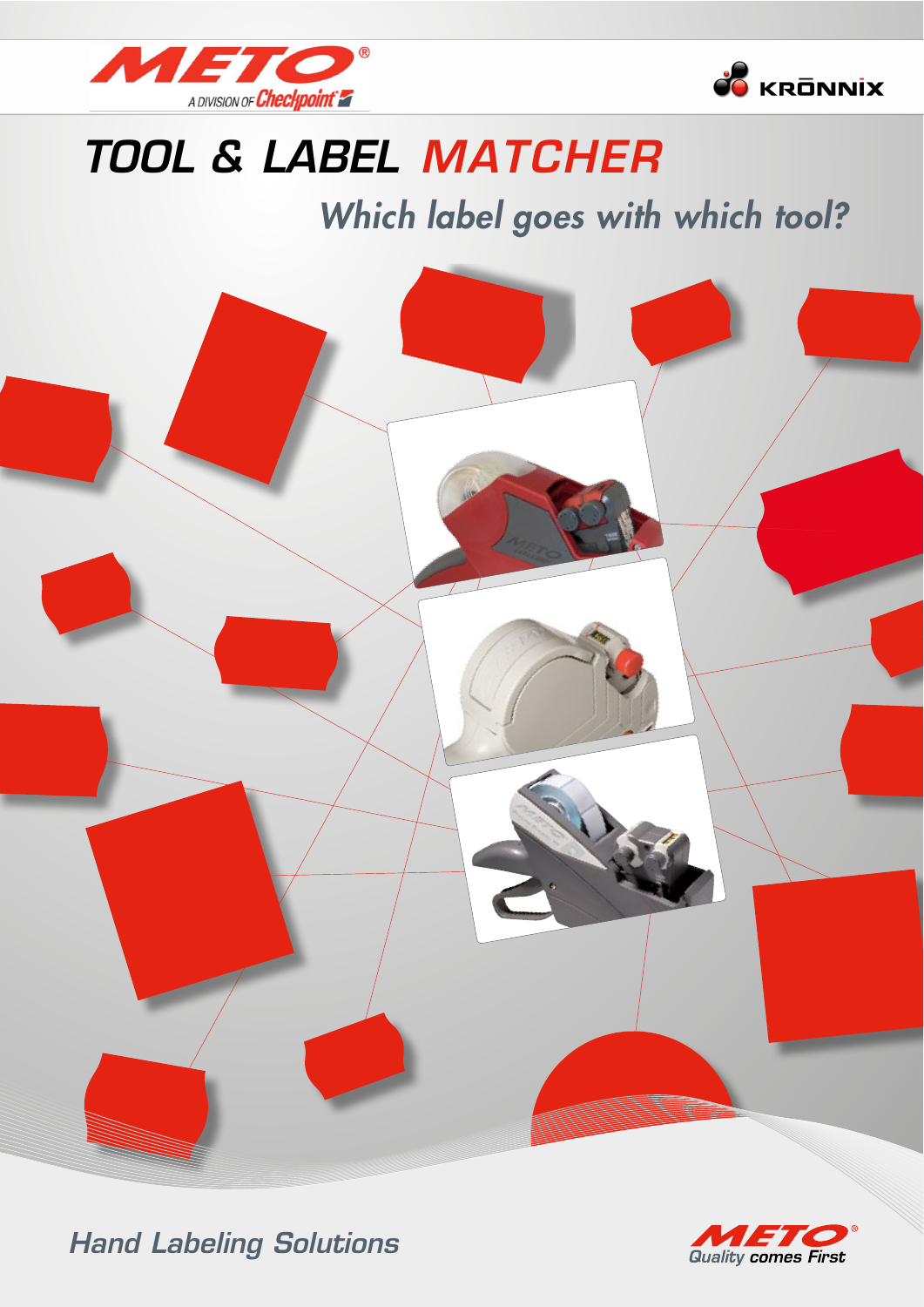





| <b>MODEL</b>       | <b>DIGITS</b> | <b>LABEL SIZE</b> | <b>LABEL SHAPE</b> |
|--------------------|---------------|-------------------|--------------------|
| 516                | 5             | $16\times11$      | Wavy-edge          |
| 618                | 6             | $18\times11$      | Wavy-edge          |
| 718                | 7             | $18\times11$      | Wavy-edge          |
| 522                | 5             | $22\times12$      | Wavy-edge          |
| 622                | 6             | $22\times12$      | Wavy-edge          |
| 722                | 7             | $22\times12$      | Wavy-edge          |
| 822                | 8             | $22\times12$      | Wavy-edge          |
| 526                | 8             | $22\times16$      | Wavy-edge          |
| 822                | 8             | $22\times16$      | Wavy-edge          |
| 726                | 7             | $26\times12$      | Wavy-edge          |
| 826                | 8             | $26\times12$      | Wavy-edge          |
| 1026               | 10            | $26\times12$      | Wavy-edge          |
| G 626 <sup>1</sup> | 5             | $26\times12$      | Wavy-edge          |
| S 526 <sup>1</sup> | 5             | $26\times12$      | Wavy-edge          |

1 Are available with two different character heights: 5,7 mm and 7,3 mm

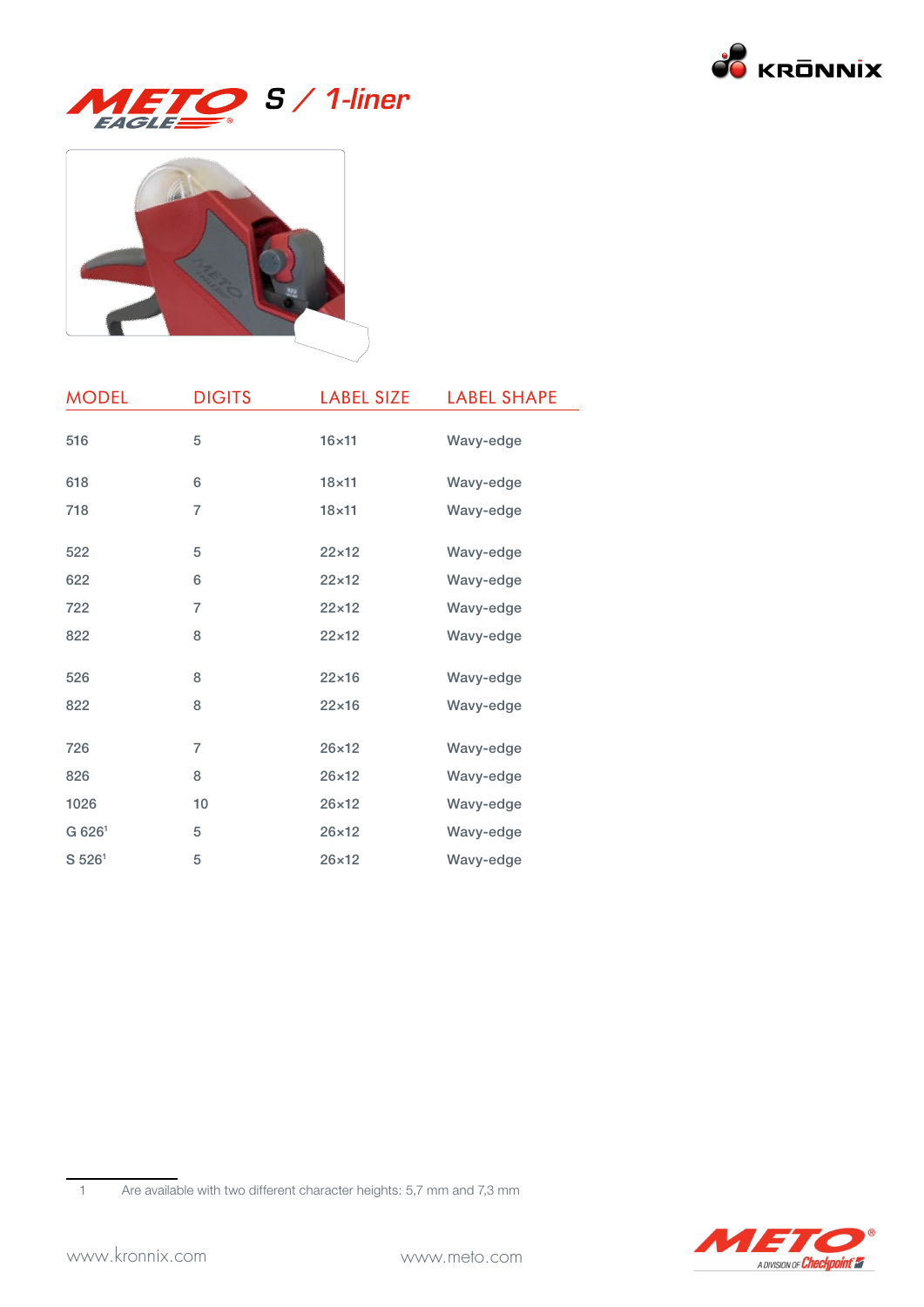

# M / small 2-liner



| <b>MODEL</b> | <b>DIGITS</b> |                     | <b>LABEL SIZE</b> | <b>LABEL SHAPE</b> |
|--------------|---------------|---------------------|-------------------|--------------------|
| 1222         | UL:<br>LL:    | 7<br>5              | $22\times16$      | Wavy-edge          |
| 1226         | UL:<br>LL:    | 7<br>5              | $26\times12$      | Wavy-edge          |
| 1322         | UL:<br>LL:    | $rac{8}{5}$         | $22\times16$      | Wavy-edge          |
| 1422         | UL:<br>LL:    | 7<br>$\overline{7}$ | $22\times16$      | Wavy-edge          |
| 1426         | UL:<br>LL:    | 8<br>6              | $26\times16$      | Wavy-edge          |
| 1522         | UL:<br>LL:    | $\frac{8}{7}$       | $22\times16$      | Wavy-edge          |
| 1526         | UL:<br>LL:    | $\frac{8}{7}$       | $26\times16$      | Wavy-edge          |
| 1622         | UL:<br>LL:    | $\frac{8}{8}$       | $22\times16$      | Wavy-edge          |
| 1626         | UL:<br>LL:    | 8<br>8              | $26\times16$      | Wavy-edge          |
| 1826         | UL:<br>LL:    | 8<br>10             | $26\times16$      | Wavy-edge          |
| 2026         | UL:<br>LL:    | 10<br>10            | $26\times16$      | Wavy-edge          |

LL: Lower print line

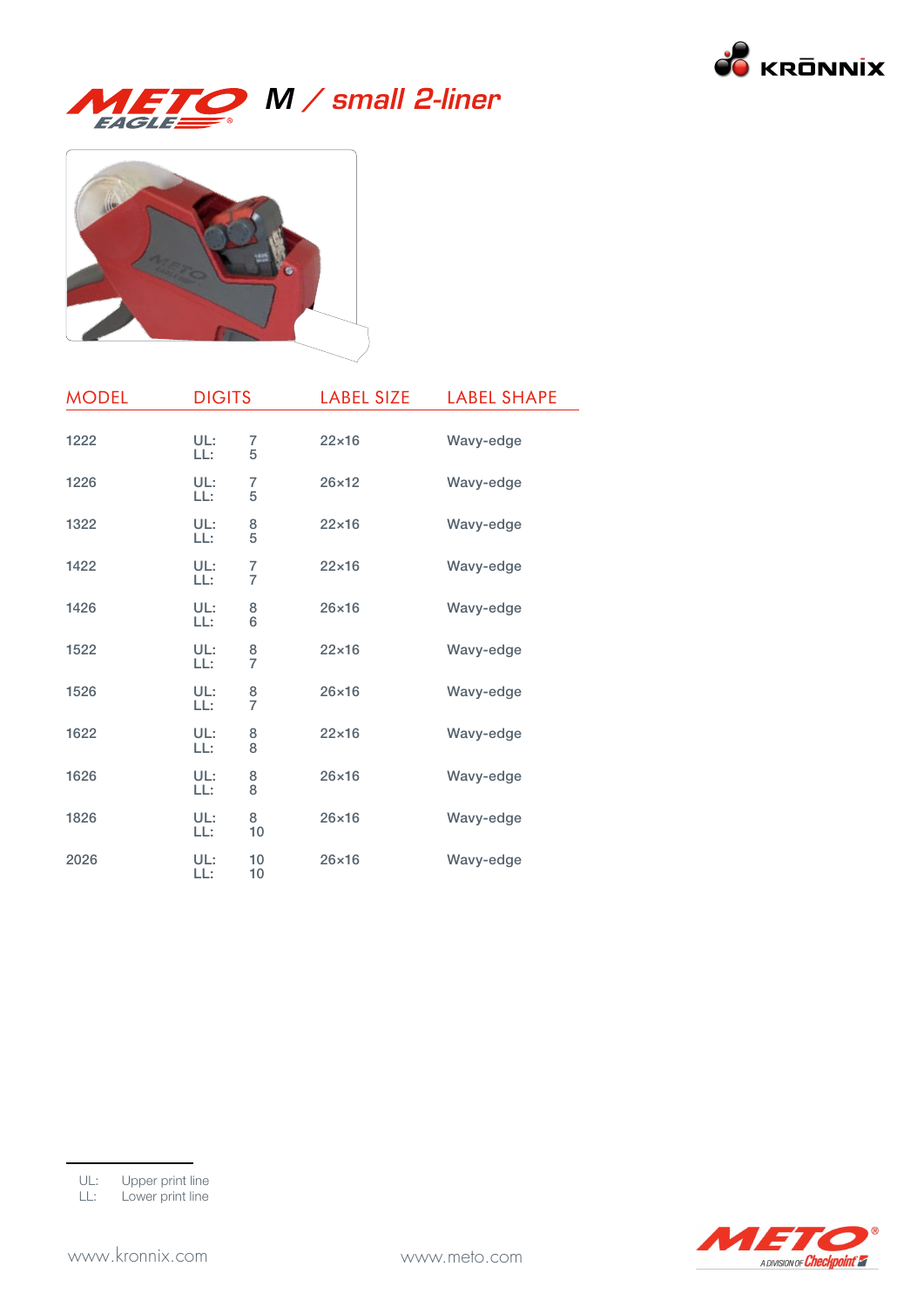





| <b>MODEL</b> | <b>DIGITS</b> |          | Y<br>$\left\langle \mathcal{Z}\right\rangle$<br><b>LABEL SIZE</b> | <b>LABEL SHAPE</b> |
|--------------|---------------|----------|-------------------------------------------------------------------|--------------------|
| 1522         | UL:<br>LL:    | 8<br>7   | $22\times16$                                                      | Wavy-edge          |
| 1626         | UL:<br>LL:    | 8<br>8   | $26\times16$                                                      | Wavy-edge          |
| 1826         | UL:<br>LL:    | 8<br>10  | $26\times16$                                                      | Wavy-edge          |
| 2026         | UL:<br>LL:    | 10<br>10 | $26\times16$                                                      | Wavy-edge          |

X



UL: Upper print line

LL: Lower print line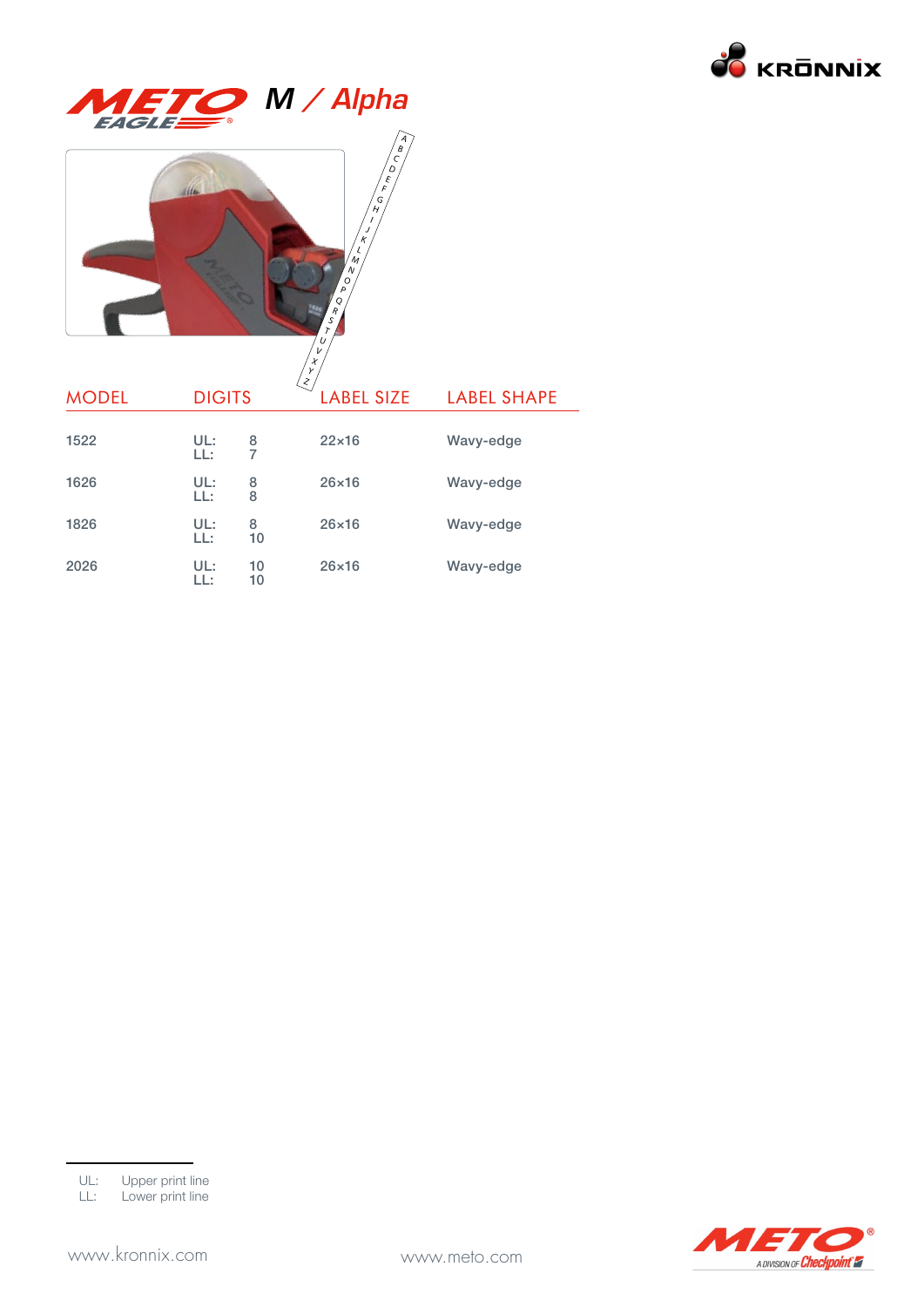

#### Ecom 1 / 1-liner



| <b>MODEL</b> | <b>DIGITS</b> | <b>LABEL SIZE</b> | <b>LABEL SHAPE</b> |
|--------------|---------------|-------------------|--------------------|
|              |               |                   |                    |
| 518          | 5             | $18\times11$      | Wavy-edge          |
| 522          | 5             | $22\times12$      | Wavy-edge          |
| 618          | 6             | $18\times11$      | Wavy-edge          |
| 619          | 6             | $19\times12$      | Wavy-edge          |
| 621          | 6             | $21\times12$      | Square-edge        |
| 622          | 6             | $22\times12$      | Wavy-edge          |
| 722          | 7             | $22\times12$      | Wavy-edge          |
| 819          | 8             | $19\times12$      | Wavy-edge          |
| 822          | 8             | $22\times12$      | Wavy-edge          |

#### Ecom 2 / 2-liner



| <b>MODEL</b> | <b>DIGITS</b> |        | LABEL SIZE   | <b>LABEL SHAPE</b> |
|--------------|---------------|--------|--------------|--------------------|
| 1619         | UL:<br>LL:    | 8<br>8 | $19\times12$ | Wavy-edge          |
| 1622         | UL:<br>LL:    | 8<br>8 | $22\times16$ | Wavy-edge          |

UL: Upper print line<br>LL: Lower print line

Lower print line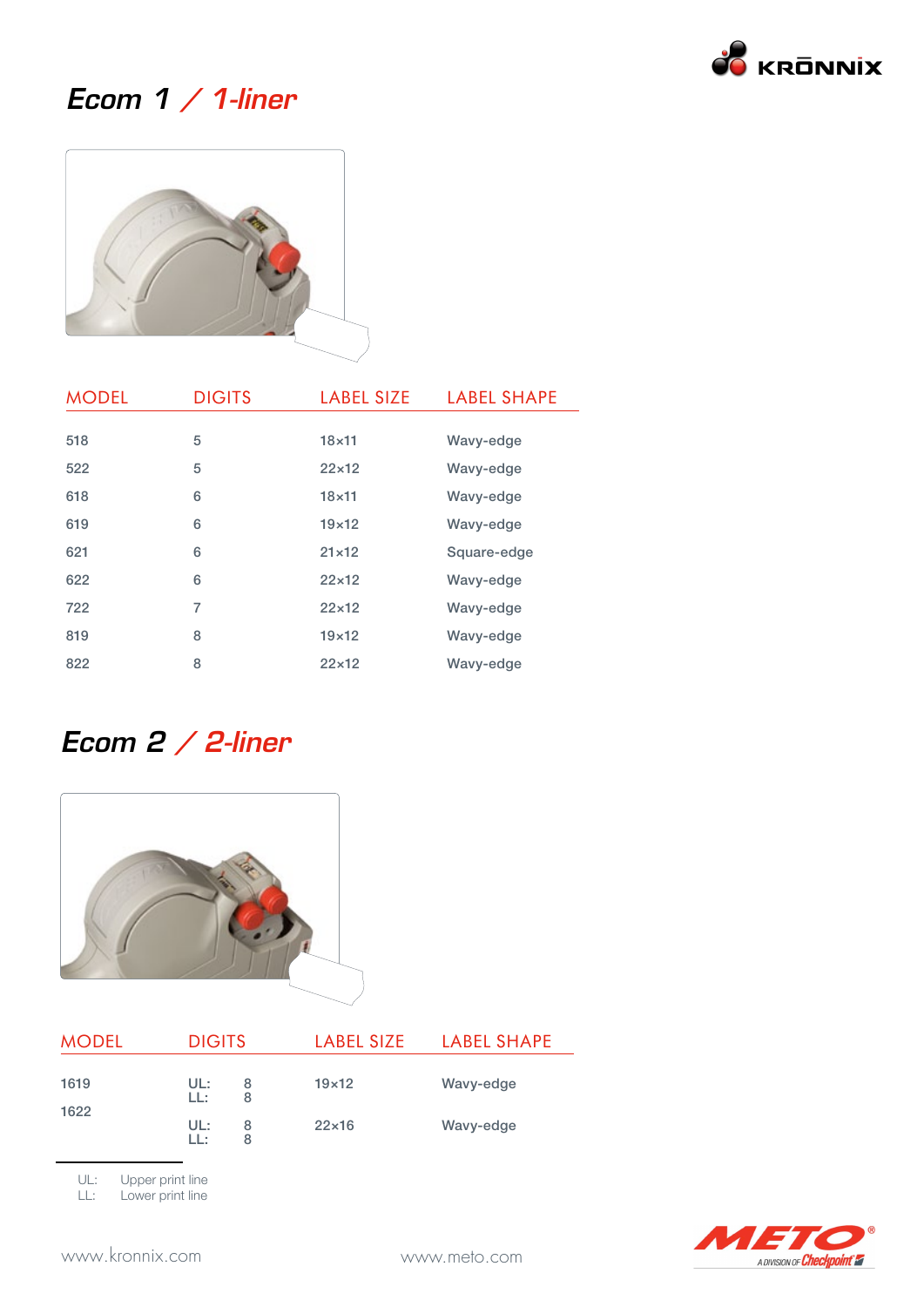





| <b>MODEL</b> | <b>DIGITS</b> | LABEL SIZE   | LABEL SHAPE |
|--------------|---------------|--------------|-------------|
| $622 - 822$  | $6 - 8$       | $22\times12$ | Wavy-edge   |
| $626 - 1026$ | $6 - 10$      | $26\times12$ | Wavy-edge   |

#### **TOVEL** COMPACT<sup>®</sup> 2-liner



| <b>MODEL</b>  | <b>DIGITS</b> | LABEL SIZE   | LABEL SHAPE |
|---------------|---------------|--------------|-------------|
|               |               |              |             |
| $1022 - 2022$ | $10 - 20$     | $22\times16$ | Wavy-edge   |
| 1026 - 2026   | $10 - 20$     | $26\times16$ | Wavy-edge   |

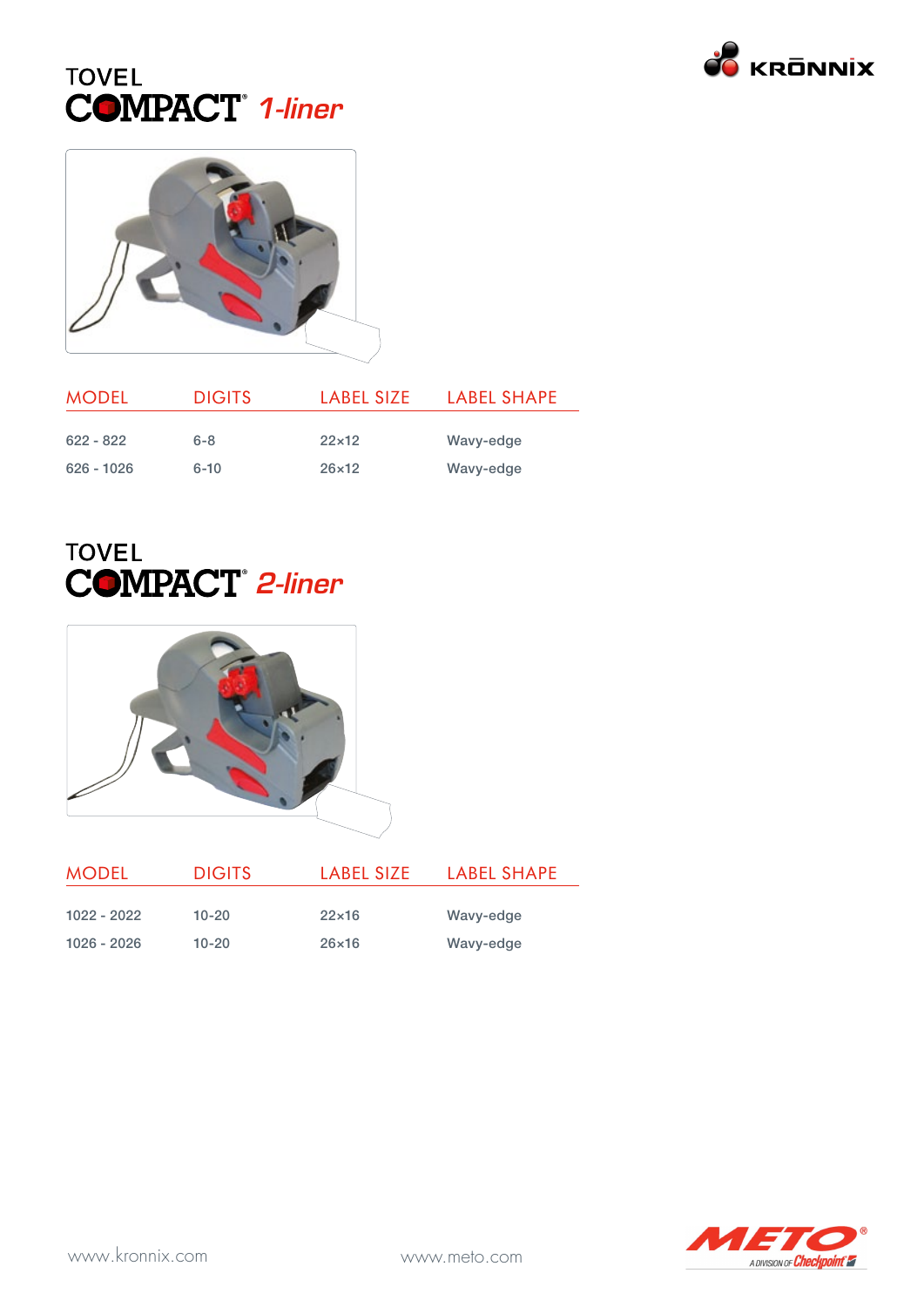

#### **TOVEL** 1-liner ENTRY<sup>®</sup>



| <b>MODEL</b> | <b>DIGITS</b> | LABEL SIZE   | LABEL SHAPE |
|--------------|---------------|--------------|-------------|
| $622 - 822$  | $6 - 8$       | 22x12        | Wavy-edge   |
| $626 - 1026$ |               | $26\times12$ |             |
|              | $6 - 10$      |              | Wavy-edge   |





| <b>MODEL</b>  | <b>DIGITS</b> | LABEL SIZE   | LABEL SHAPE |
|---------------|---------------|--------------|-------------|
| $1022 - 2022$ | $10 - 20$     | $22\times16$ | Wavy-edge   |
| 1026 - 2026   | $10 - 20$     | $26\times16$ | Wavy-edge   |

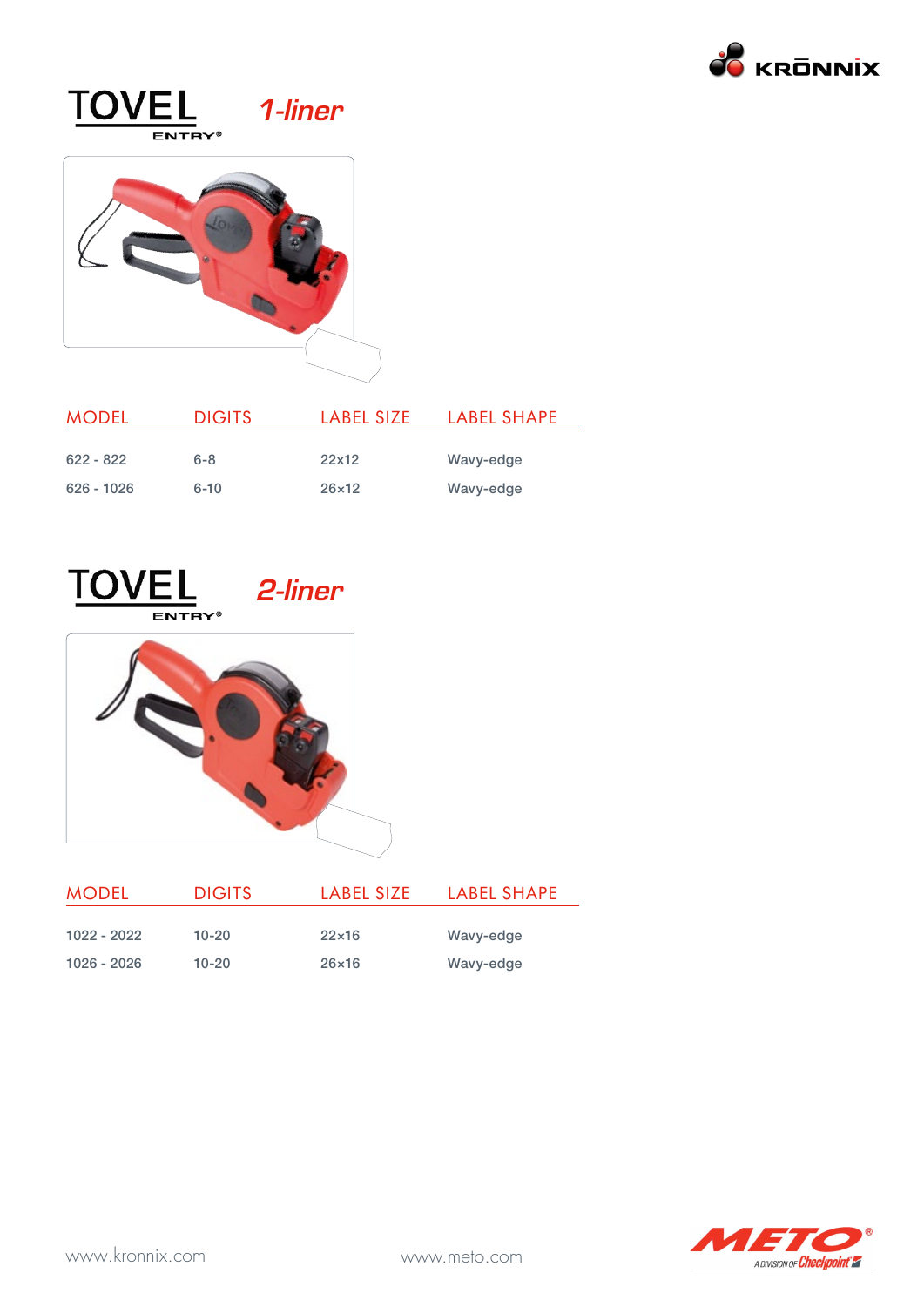

#### ProLine L / 2-liner



| <b>MODEL</b>             | <b>DIGITS</b>  |          | <b>LABEL SIZE</b> | <b>LABEL SHAPE</b> |
|--------------------------|----------------|----------|-------------------|--------------------|
| <b>CONSECUTIVE PRINT</b> |                |          |                   |                    |
| 1832                     | UL:<br>LL:     | 12<br>6  | $32\times19$      | Wavy-edge          |
| 1932                     | UL:<br>LL:     | 12<br>7  | $32\times19$      | Wavy-edge          |
| 2132                     | UL:<br>LL:     | 12<br>9  | $32\times19$      | Wavy-edge          |
| 2232                     | UL:<br>LL:     | 11<br>11 | $32\times19$      | Wavy-edge          |
| 2332                     | UL:<br>LL:     | 12<br>11 | $32\times19$      | Wavy-edge          |
| 2432                     | UL:<br>LL:     | 12<br>12 | $32\times19$      | Wavy-edge          |
| <b>COMPLETE PRINT</b>    |                |          |                   |                    |
| 732                      | $\overline{7}$ |          | $32\times19$      | Wavy-edge          |
| 1632                     | UL:<br>LL:     | 7<br>9   | $32\times19$      | Wavy-edge          |
| 1832                     | UL:<br>LL:     | 12<br>6  | $32\times19$      | Wavy-edge          |
| 1932                     | UL:<br>LL:     | 12<br>7  | $32\times19$      | Wavy-edge          |
| 2032                     | UL:<br>LL:     | 11<br>9  | $32\times19$      | Wavy-edge          |
| 2132                     | UL:<br>LL:     | 12<br>9  | $32\times19$      | Wavy-edge          |
| 2332                     | UL:<br>LL:     | 12<br>11 | $32\times19$      | Wavy-edge          |
| 2432                     | UL:<br>LL:     | 12<br>12 | $32\times19$      | Wavy-edge          |



LL: Lower print line

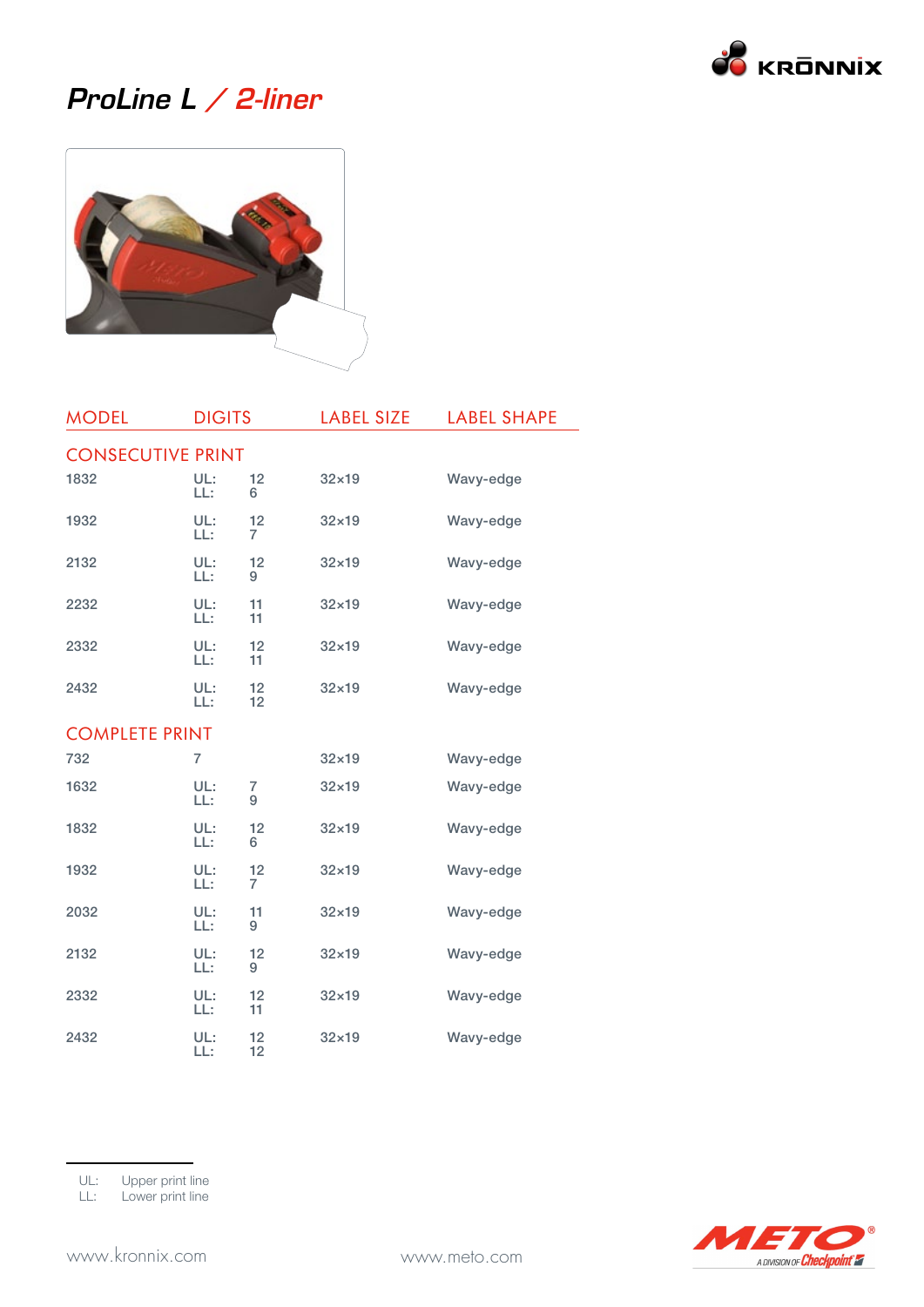

#### ProLine XL / 3-liner



| <b>MODEL</b>     | <b>DIGITS</b>     |                          | <b>LABEL SIZE</b> | <b>LABEL SHAPE</b> |
|------------------|-------------------|--------------------------|-------------------|--------------------|
| 2229             | UL:<br>ML:<br>LL: | <b>Blind</b><br>11<br>11 | $29\times32$      | Rectangular        |
| 3329             | UL:<br>ML:<br>LL: | 11<br>11<br>11           | $29\times28$      | Rectangular        |
| 3329/32          | UL:<br>ML:<br>LL: | 11<br>11<br>11           | $29 \times 32$    | Rectangular        |
| 3529             | UL:<br>ML:<br>LL: | 12<br>12<br>11           | $29\times32$      | Rectangular        |
| 3629             | UL:<br>ML:<br>LL: | 12<br>12<br>11           | $29\times32$      | Rectangular        |
| 2 LINES          |                   |                          |                   |                    |
| 1829             | UL:<br>LL:        | 11<br>7                  | $29\times20$      | Rectangular        |
| 1929             | UL:<br>LL:        | 12<br>$\overline{7}$     | $29\times20$      | Rectangular        |
| 2029             | UL:<br>LL:        | 11<br>9                  | $29\times20$      | Rectangular        |
| 2229             | UL:<br>LL:        | 11<br>11                 | $29\times20$      | Rectangular        |
| 2329             | UL:<br>LL:        | 12<br>11                 | $29 \times 20$    | Rectangular        |
| 2029             | UL:<br>LL:        | 11<br>9                  | $29 \times 28$    | Rectangular        |
| <b>GIANT</b>     |                   |                          |                   |                    |
| G 729 (1-liner)  | 7                 |                          | $29\times28$      | Rectangular        |
| G 1829 (2-liner) | UL:<br>LL:        | 11<br>7                  | 29×28             | Rectangular        |
| G1929 (2-liner)  | UL:<br>LL:        | 12<br>9                  | $29\times28$      | Rectangular        |

1 Character height: 8,3 mm

UL: Upper print line ML: Middle print line LL: Lower print line

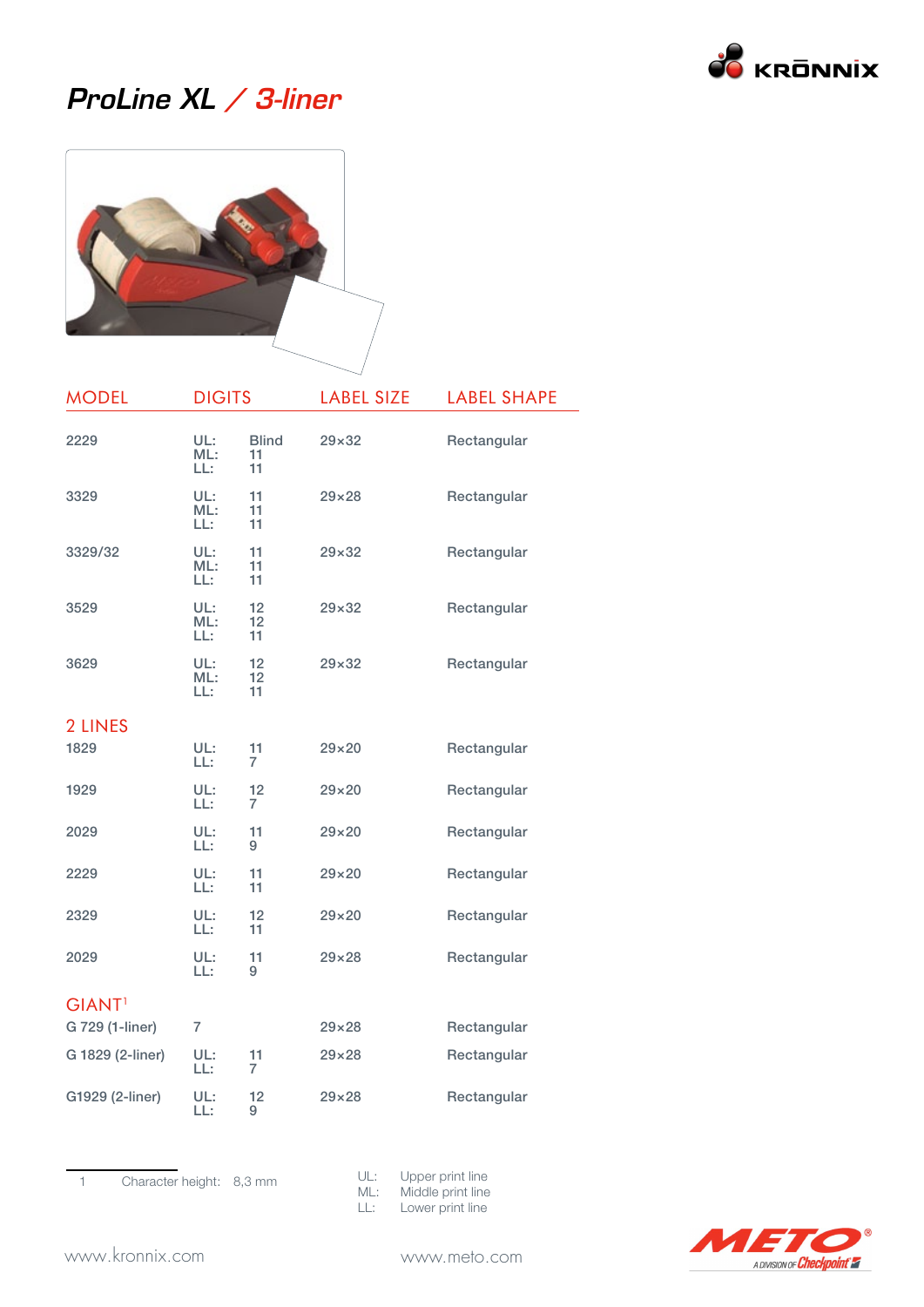

#### ProLine XXL / 2-liner



| <b>MODEL</b>   | <b>DIGITS</b> |                      | <b>LABEL SIZE</b>            | <b>LABEL SHAPE</b>      |
|----------------|---------------|----------------------|------------------------------|-------------------------|
| 2036/28        | UL:<br>LL:    | 14<br>6              | $36\times28$                 | Rectangular             |
| 2136/28        | UL:<br>LL:    | 14<br>$\overline{7}$ | $36\times28$                 | Rectangular             |
| 2236/28        | UL:<br>LL:    | 14<br>8              | $36\times28$                 | Rectangular             |
| 2836/28        | UL:<br>LL:    | 14<br>14             | $36\times28$                 | Rectangular             |
| 2136/28        | UL:<br>LL:    | 14<br>7              | $36\times35$<br>$33\times33$ | Rectangular<br>Circular |
| 2236/35        | UL:<br>LL:    | 14<br>8              | $36\times35$<br>$33\times33$ | Rectangular<br>Circular |
| 2836/35        | UL:<br>LL:    | 14<br>14             | $36\times35$<br>$33\times33$ | Rectangular<br>Circular |
| 1 LINE<br>1436 | LL:           | 14                   | $36\times35$<br>$33\times33$ | Rectangular<br>Cirkular |

LL: Lower print line

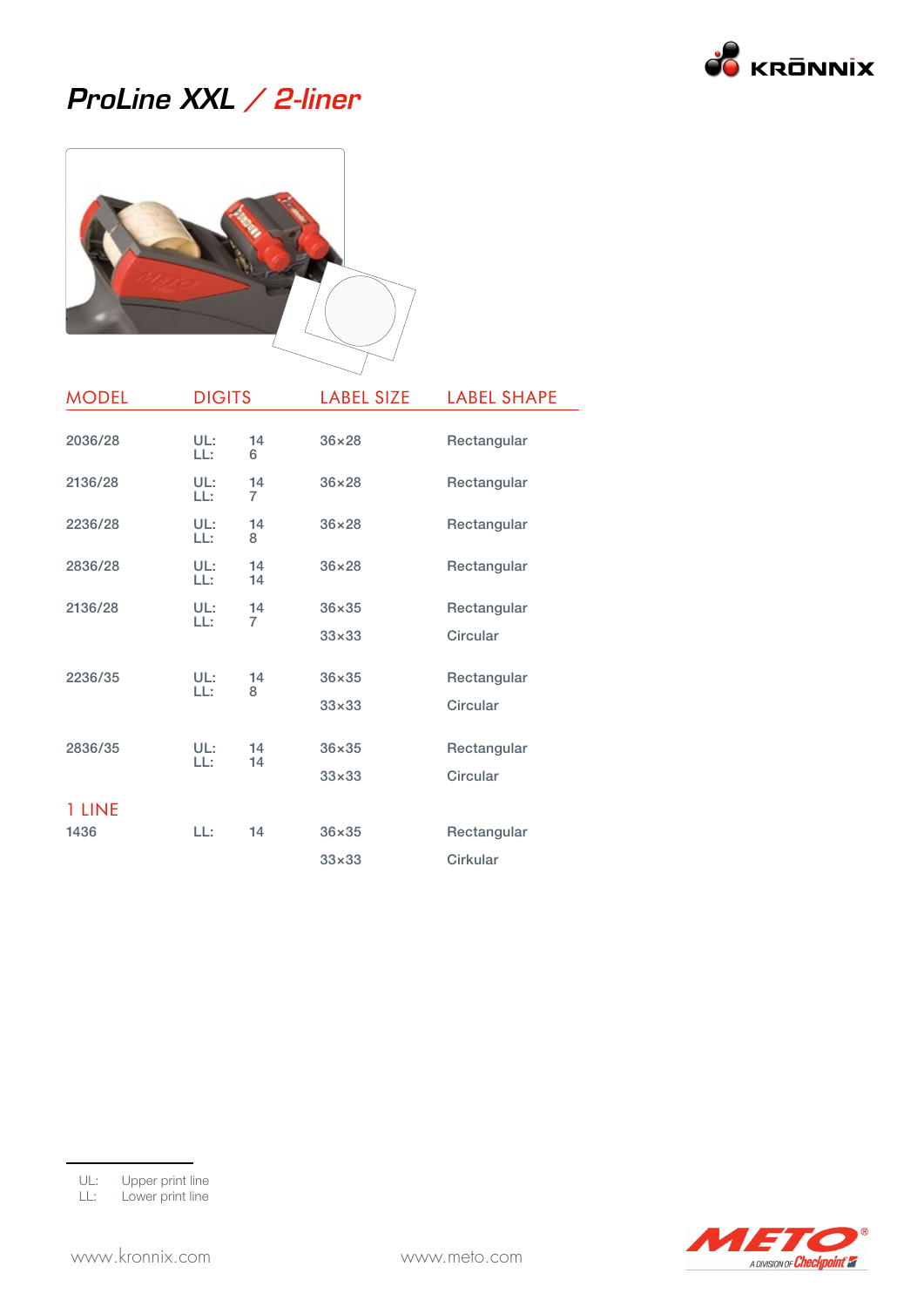

## ProLine XL / RF



| <b>MODEL</b>        | <b>DIGITS</b> |    | LABEL SIZE             | <b>LABEL SHAPE</b> |
|---------------------|---------------|----|------------------------|--------------------|
|                     |               |    |                        |                    |
| G 7291              |               |    | $28\times31$ (2410 RF) | Rectangular        |
| G 1829 <sup>1</sup> | UL:<br>LL:    | 11 | 28×31 (2410 RF)        | Rectangular        |
| G 1929 <sup>1</sup> | UL:<br>1 I :  | 12 | 28×31 (2410 RF)        | Rectangular        |

#### ProLine XXL / RF



| <b>MODEL</b> | <b>DIGITS</b> |                         | <b>LABEL SIZE</b>                    | <b>LABEL SHAPE</b> |
|--------------|---------------|-------------------------|--------------------------------------|--------------------|
| 17/710 EP    | UL:<br>LL:    | $12 \overline{ }$<br>5  | 33×39 (710 EP RF) Rectangular        |                    |
| 18/710 EP    | UL:<br>LL:    | $12 \overline{ }$<br>6  | 33×39 (710 EP RF) Rectangular        |                    |
| 19 / 710 EP  | UL:<br>LL:    | 12<br>7                 | 33×39 (710 EP RF) Rectangular        |                    |
| 20/710 EP    | UL:<br>LL:    | $12 \overline{ }$<br>8  | 33×39 (710 EP RF) Rectangular        |                    |
| 24 / 710 EP  | UL:<br>LL:    | $12 \overline{ }$<br>12 | 33×39 (710 EP RF) Rectangular        |                    |
| 1 LINE       |               |                         |                                      |                    |
| 12/710 EP    | 12            |                         | $33\times39$ (710 EP RF) Rectangular |                    |



| UL: |  | Upper print line |  |  |  |
|-----|--|------------------|--|--|--|
|     |  |                  |  |  |  |

- ML: Middle print line<br>LL: Lower print line
- Lower print line

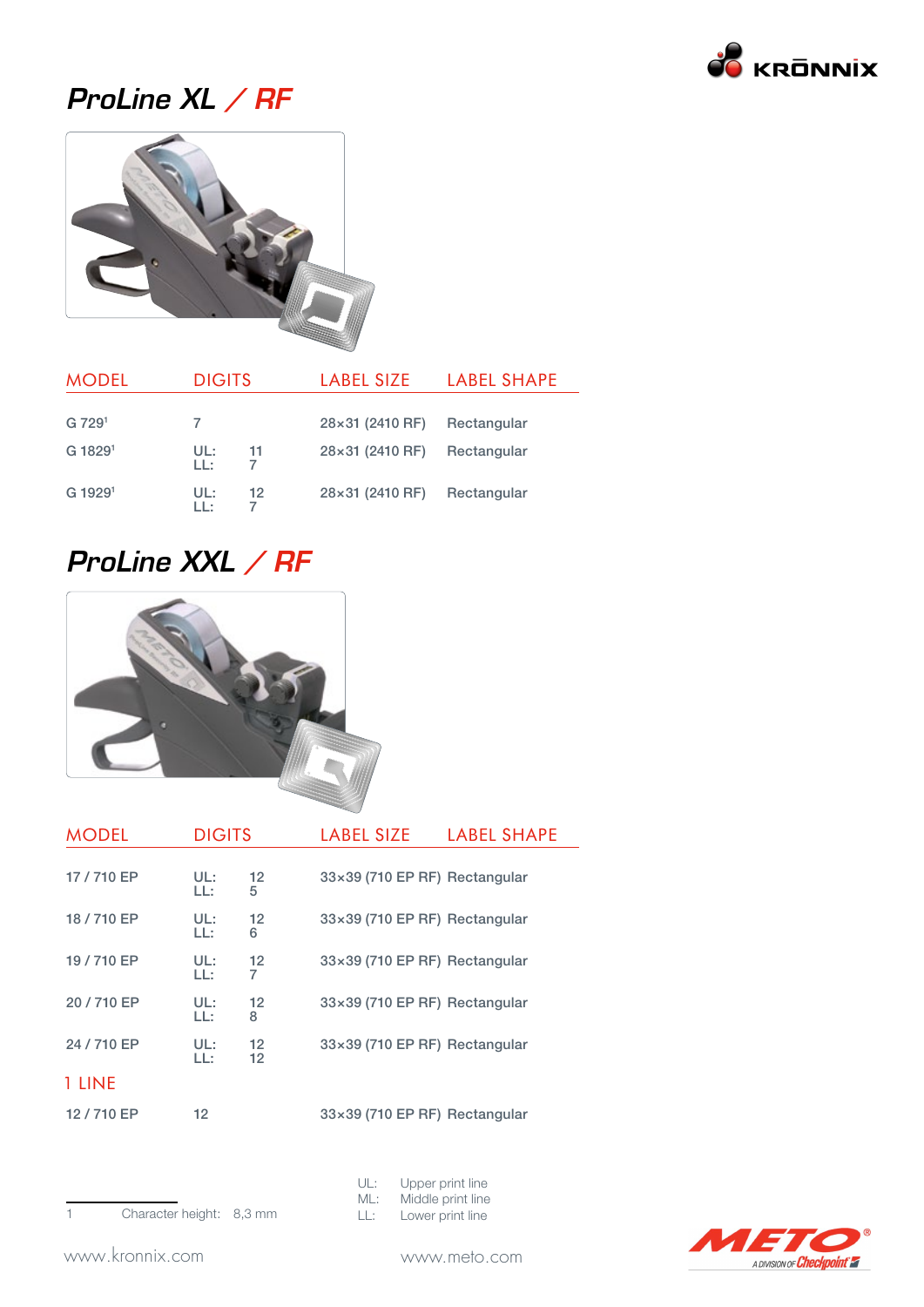



| <b>MODEL</b>     | <b>DIGITS</b>                    | <b>LABEL SIZE</b> | <b>LABEL SHAPE</b> |  |
|------------------|----------------------------------|-------------------|--------------------|--|
| <b>722 PL PA</b> | $7(0-1-2)$<br>$(4^1)$            | $22\times12$      | Wavy-edge          |  |
| 822 PL PA        | $8(0-1-2)$<br>(4 <sup>1</sup> )  | $22\times12$      | Wavy-edge          |  |
| 1026 PL PA       | $10(0-1-2)$<br>(3 <sup>1</sup> ) | $26\times12$      | Wavy-edge          |  |

#### PROLINE S PA PNEUMATIC WITH COMPRESSED AIR DRIVE

| <b>MODEL</b> | <b>DIGITS</b> | LABEL SIZE   | LABEL SHAPE |
|--------------|---------------|--------------|-------------|
|              |               |              |             |
| 722 PA       |               | $22\times12$ | Wavy-edge   |
| 822 PA       | 8             | $22\times12$ | Wavy-edge   |



 $\sqrt{2}$ 

#### **METO PA LIGHT** (PLASTIC VERSION)

| <b>MODEL</b> | <b>DIGITS</b>       | <b>LABEL SIZE</b> | <b>LABEL SHAPE</b> |  |
|--------------|---------------------|-------------------|--------------------|--|
| 2207 PA      | 22(4 <sup>1</sup> ) | $22\times12$      | Wavy-edge          |  |
| 2208 PA      | $22(5+3)$           | $22\times12$      | Wavy-edge          |  |
|              |                     |                   |                    |  |

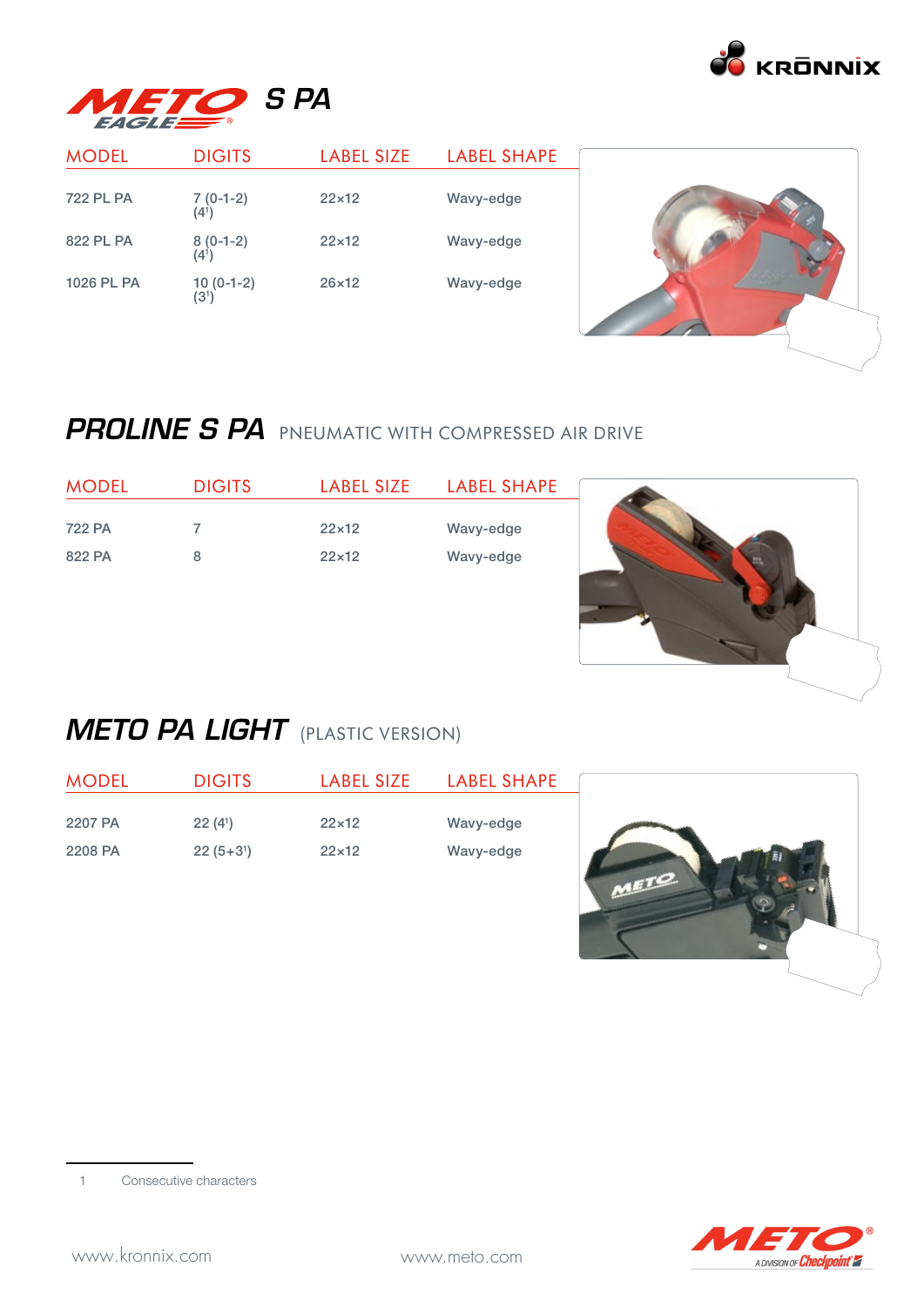

## **Dispenser**

| <b>MODEL</b>                   | <b>LABEL SIZE</b>                                            |  |
|--------------------------------|--------------------------------------------------------------|--|
| <b>METO EAGLE S</b>            | $16\times11$<br>$18\times11$<br>$22\times12$<br>$26\times12$ |  |
| <b>METO EAGLE M</b>            | $22\times16$<br>$26\times16$                                 |  |
| ProLine L                      | $32\times19$                                                 |  |
| <b>ProLine XL</b>              | $29 \times 28$                                               |  |
| <b>ProLine XXL</b>             | $36\times35$<br>33 circular                                  |  |
|                                |                                                              |  |
| <b>Dispenser ProLine XL RF</b> | $28 \times 31$                                               |  |
| Dispenser ProLine XXL RF       | 33×39 710 EP                                                 |  |
| <b>CLICHE-TOOL PROLINE XL</b>  |                                                              |  |
| <b>MODEL</b>                   | <b>LABEL SIZE</b>                                            |  |
| <b>Cliche-tool ProLine XL</b>  | $29\times28$                                                 |  |
| <b>Cliche-tool ProLine XL</b>  | $29\times20$                                                 |  |

#### VARIABLE DISPENSER

| <b>MODEL</b>          | LABEL SIZE                   |  |
|-----------------------|------------------------------|--|
| Variable dispenser 33 | Up to $33$ (BCS - HLS - EAS) |  |
| Variable dispenser 66 | Up to $63$ (BCS - HLS - EAS) |  |

#### **OTHERS**

| <b>MODEL</b>                    | <b>LABEL SIZE</b> |  |
|---------------------------------|-------------------|--|
| <b>Automatic Dispenser LD70</b> | Up to $65$        |  |



METO